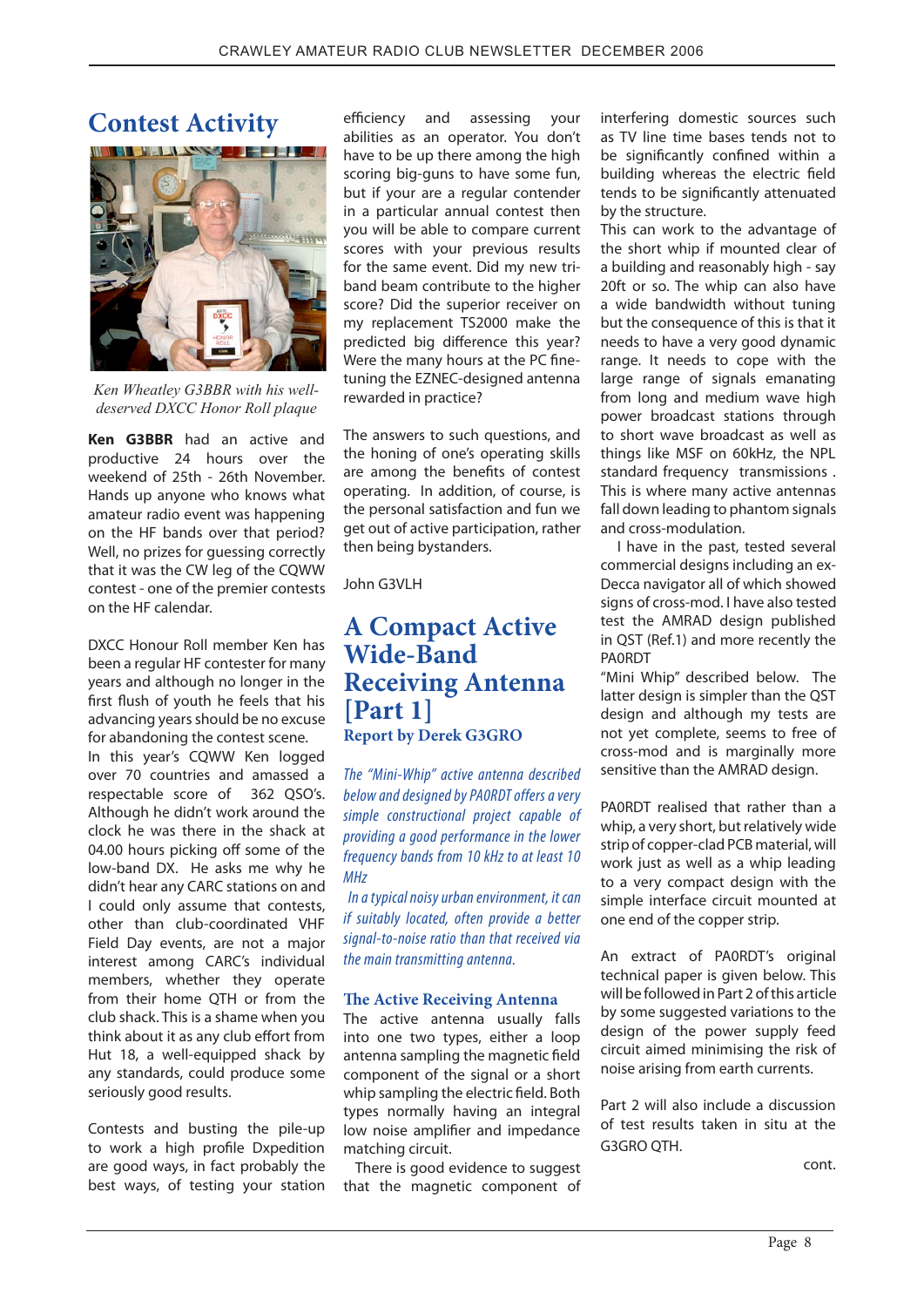## Circuit diagram of the pa0rdt-Mini-Whip©.



## Construction.

The **pa0rdt-Mini-Whip**© uses commonly available materials. A single sided printed circuit board is mounted inside a 10 cm long piece of 40 mm drain pipe (white), using end-caps. One of the end-caps carries an insulated BNC connector onto which the PCB is soldered. Half of the PCB is the actual antenna; the other half contains the buffer-amplifier, using "Amateur Surface Mounted Construction".

## PCB-layout.



The traces are cut using a Dremel tool.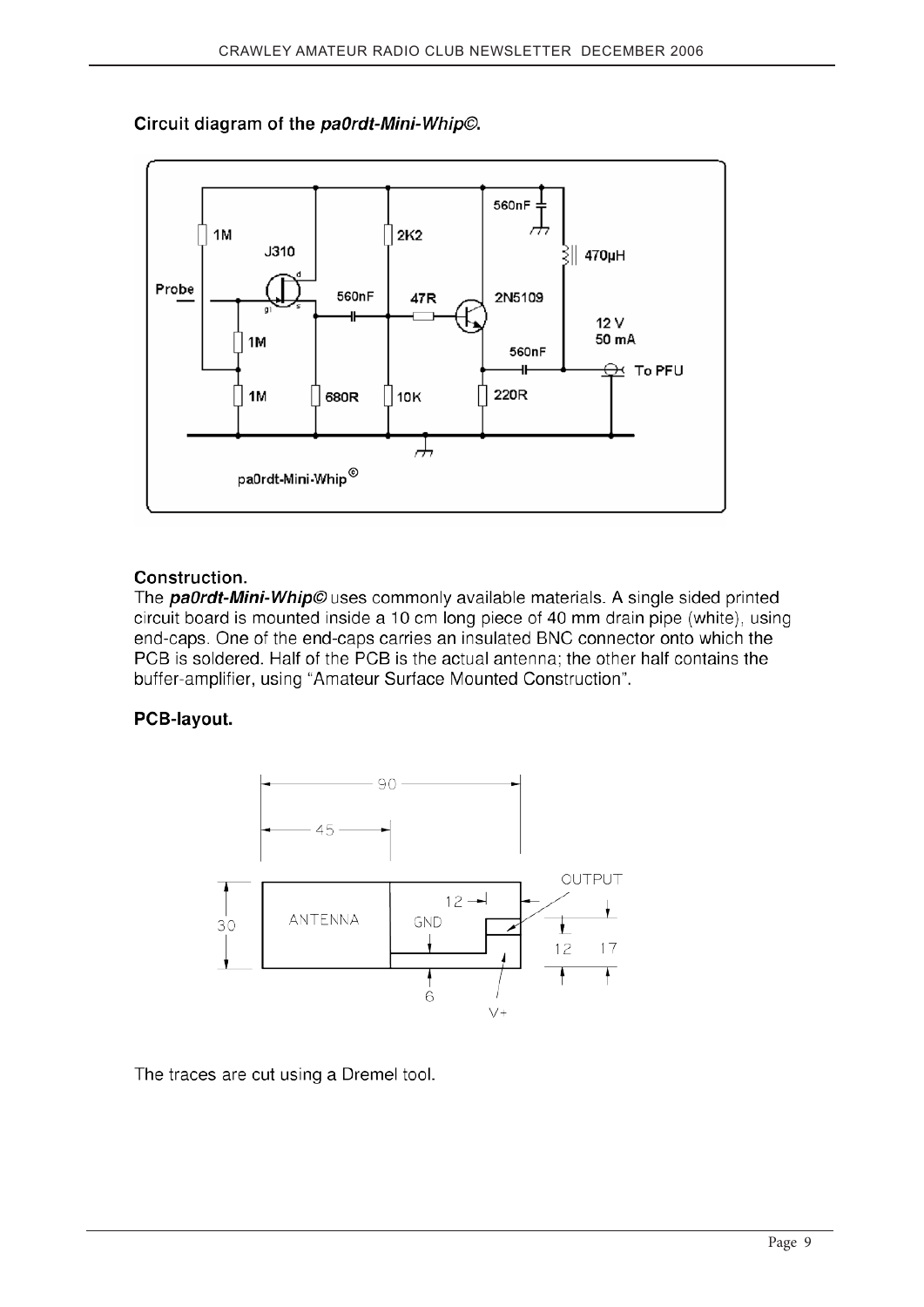## Power Feed Unit circuit diagram.



Power is fed to the *pa0rdt-Mini-Whip©* via the coaxial feed line. A Power Feed unit couples the power trough the coaxial feed line to the **pa0rdt-Mini-Whip**©. A second coaxial cable couples the signal to the receiver.

Installation is straightforward:

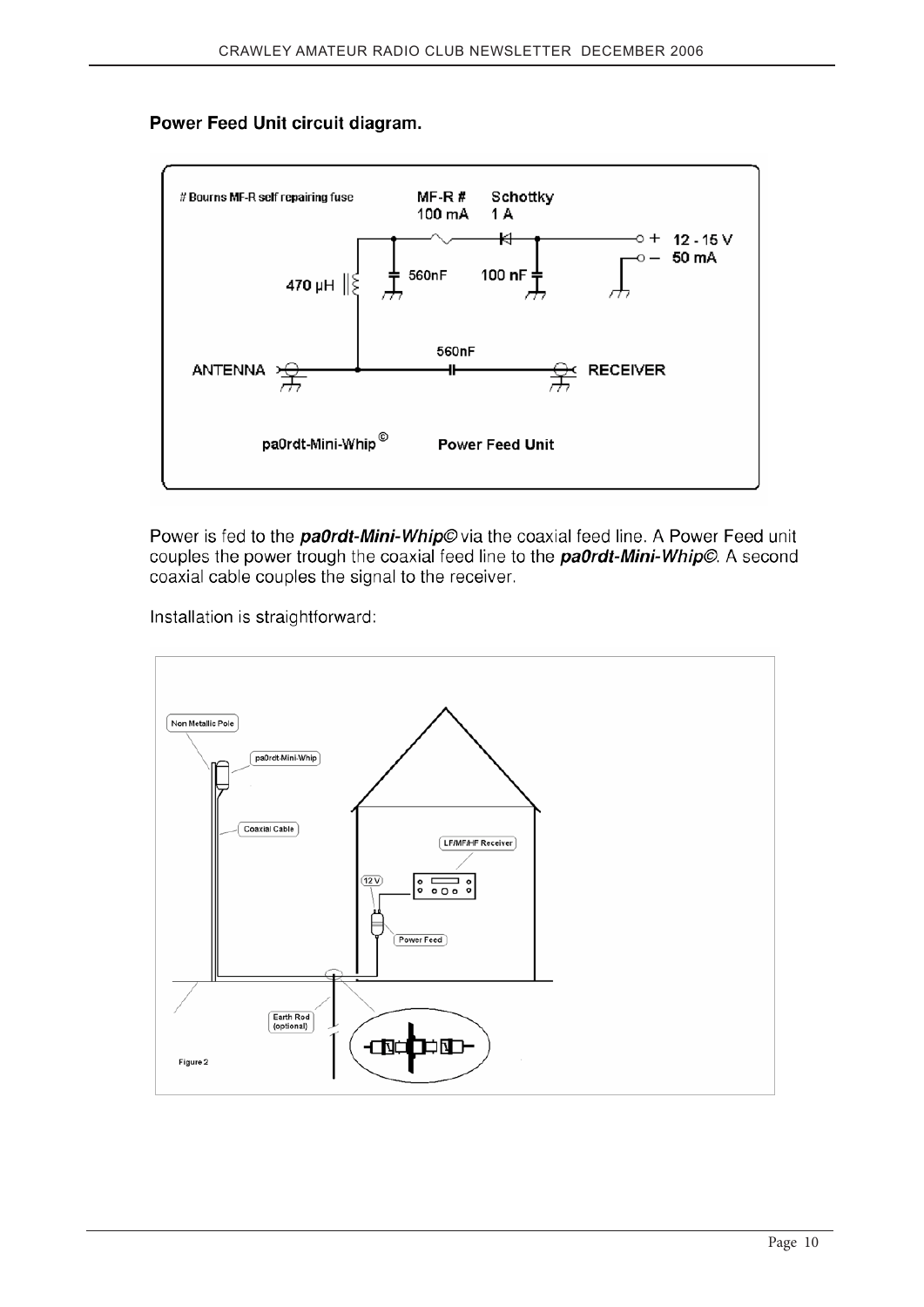# **"e PA0RDT Active Receiving Antenna (Part2)**

Previously in Part1 of this article, the design of a compact wide-band active antenna by PA0RDT, the "Mini-Whip" was described. In Part2 below, a variation on the original circuit is suggested together with some practical on-air performance data.

The most common application of the active receiving antenna is in the lower frequency bands from10kHz up to 10Mhz. where if it is well sited, it can often provide a better signal to noise ratio than a longer wire antenna under conditions of local domestic noise.

signal is coupled from the source of the J310 into the base of a 2N5109 emitter-follower output stage. The output of this stage is designed to drive up to 100m of either 50 or 70 ohm coax to the input of DC Power Feed unit which would normally be located in the shack. The output of the latter in turn is connected by a second coax to antenna input of the receiver.

PA0RDT suggests an antenna probe length on the circuit board of 45mm. At the moment however, I have opted for a somewhat longer probe length of 100mm in order to obtain

## **PA0RDT Power Feed Unit**

*(See Fig2 overleaf)*

The function of this simple unit (normally located in the shack) is to couple +12-15V DC via a 470uH RF choke into the coax running up to the Mini-Whip. The incoming DC supply being first decoupled to ground via 100nF and 560nF capacitors. The incoming signal from the active antenna is fed via a 560nF DC blocking capacitor to the receiver via a second coax cable

### Circuit diagram of the pa0rdt-Mini-Whip©.



The circuit diagram of the RF section of the mini-whip which was previously shown in Part1 of this article is repeated again above to save referring back to the original.

 The RF input from the printed circuit probe is coupled into the gate of a low-noise J-FET device, the J310 which has high input impedance and is operated with a moderately high drain current, providing a good dynamic range necessary to cope with the large number of signals it will see at the input. The output

a slightly higher sensitivity. Caution is necessary in extending the probe length so as to avoid overload and resultant spurious phantom signals appearing. The best place to check for this is in the region of 350 to 450kHz. and if weak broadcast stations can be heard in this part of the spectrum which is in the MF beacon band, then that's a sure sign of spurious mixing products due to overload..

### **Modi!ed Power Feed Unit**  *(See Fig3 overleaf)*

Practical experience at the G3GRO QTH has shown that on noisy urban sites, noise pick-up on the outer braid of the coax from the remote miniwhip can be a significant problem.

 Firstly it is strongly recommended that the outer braid of this coax should be connected to an earth rod reasonably close to the base of support pole of the mini-whip as indicated by PA0DRT in Part1 of the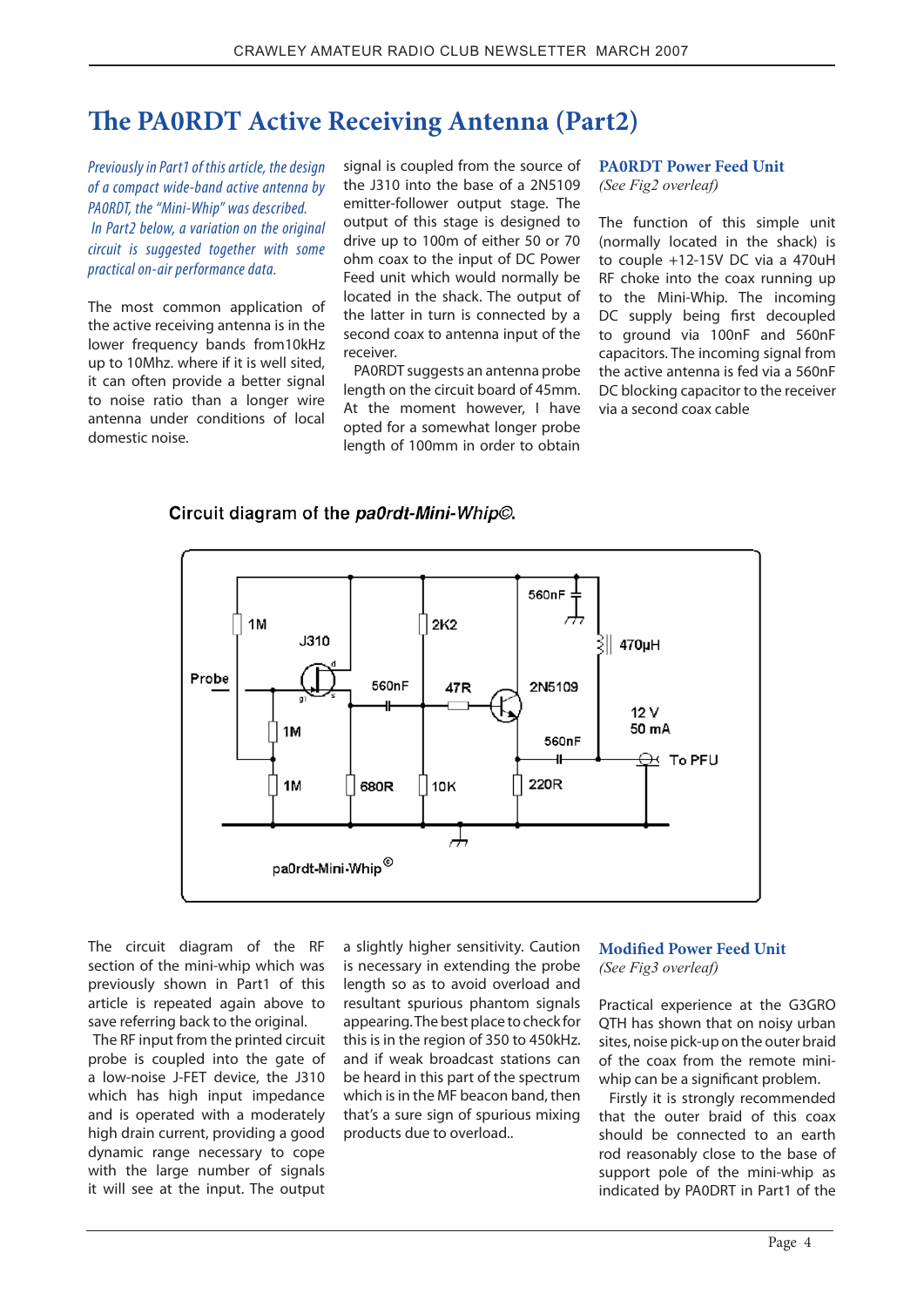

#### Fig 3 Power Feed Unit circuit diagram. Modified G3GRO Version



article in which he suggests making an earth connection via a back-back panel-mount BNC in series with the coax.

Secondly, a modified version of the Power Feed Unit is suggested which incorporates a "braid-breaker" in the form of a bi-filar wound toroidal transformer with a 1:1 coupling ratio inserted in the coax down lead from the Min-Whip. This helps to suppress noise currents flowing in the outer of the coax induced by pick up of local "hash" and "bleeps and bloops" etc from TV and switched mode PSUs etc on the 80 and 160m bands in particular,.

. I have also found that it is also a good idea to insert RF chokes in both the +ve and -ve leads of the DC PSU input to suppress noise which may get into the RX by that route. .

The modified version of the Power

Feed unit is shown in Fig.3. The toroid L1-L2 is wound on a FT82-43 ferrite core or similar with 8 turns of #26swg enamel wire or similar on both primary and secondary.

 The RF chokes L1& L2 which I used in the supply lines were 470mH (not critical in value -.there are still some of these in the CARC component drawers!). Other bits and pieces such as J310 etc. can be obtained from Sycom Ltd.

### **Siting**

 In order to get the best performance from the active antenna, one should aim to mount it at least 25 to 30ft above the ground if possible and some distance away from the house to avoid it being shadowed by the building as shown in the diagram in Part1 of this article.

 PA0RDT suggests mounting the Mini-Whip on a light weight nonmetallic pole but since the coax braid running down the support pole already forms a vertical conductor to ground, I do not think however that this is important - providing that the last foot or so of the support is non-conducting. Alternatively, ensure that any metallic support does not overlap the probe section of the antenna thereby effectively screening it . As indicated in Part1, the coax braid should be earthed to a ground rod close to the base of the support pole.

 An alternative also worth considering is to mount the antenna on a short piece of plastic pipe at one end of the apex of the roof but away from any TV antenna.

 The height above ground of the antenna

makes a considerable difference to the antenna effectiveness as can be seen in the graph shown below of the relative signal strength received from the German utilities transmitter DCF39 on 138.8kHz. This provides a stable reference over the measurement period. It will be seen from the graphs that over a height range of 20ft the signal increases by around 20dB (100 times in power). The graph also shows that at low heights, the received signal is about 6dB weaker when the antenna support is moved closer to the house. In this position, the antenna is also more likely to pick up electrical noise thus making the signal to noise even worse. As the antenna height is increased, so it starts to move out of the "shadow" of the house structure and the screening effect disappears and the slope of the increase in signal strength with height graph gradually flattens off.

 The signal strength versus height graph was plotted on VLF at 138.8kHz on the signal from DCF39 because that was a region of particular interest but it is considered likely that a similar variation of received signal versus antenna height would also apply over the HF bands.